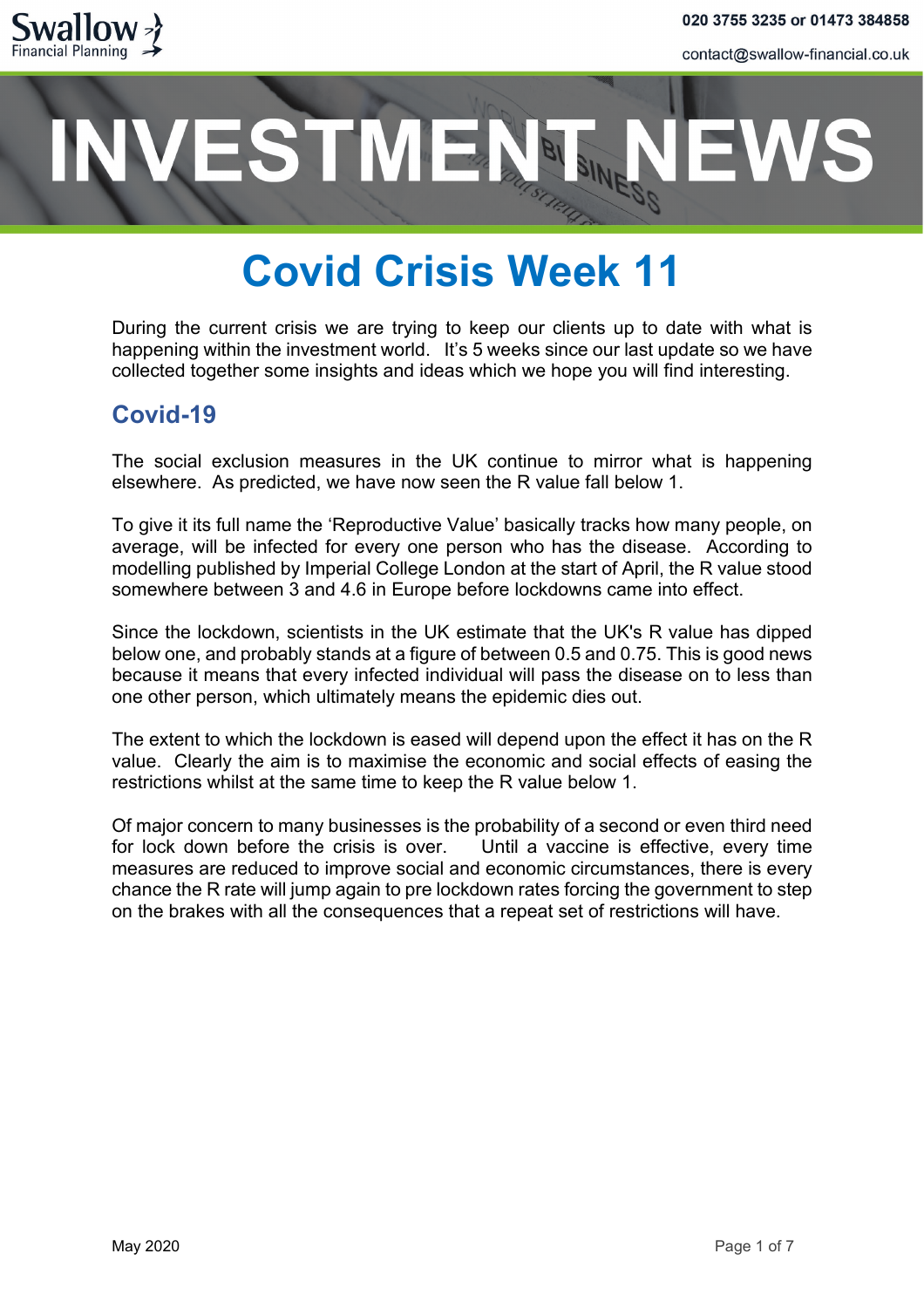



### **Longer Term Effects From CV19**

The Prudential set out some interesting thoughts concerning the long-term effect of the current global pandemic:

### **Deglobalisation**

The provision of PPE is one good example of the UK realising that we should shorten supply chains and retain our own capacity to manufacture essential items.

### **A Shift In Leadership From East To West**

The policy responses for CV19 have further shackled developed economies with more debt and lower productivity. With much lower levels of debt and social spending the Eastern economies are better placed to grow.

#### **Greater Consumption In Asia And Developing Markets**

China and others will generate far more production for domestic rather than export markets.

#### **Automation And Digitisation**

A much bigger push for automation and digitalisation of public services, education (distance learning) and healthcare (online doctor and prescription services). This could ultimately lead to an increase in the productive capacity of economies in aggregate, and at the very least new ways of working and changing attitudes to flexible working and demand for office space.

#### **Ecological dimension And ESG principles**

The improvements to the air we breathe and the lack of vapour trails in the skies are hard to ignore. Whilst we may go back to our old bad ways, this shock to the whole globe may have lasting effects in terms of global warming and the destruction of our world.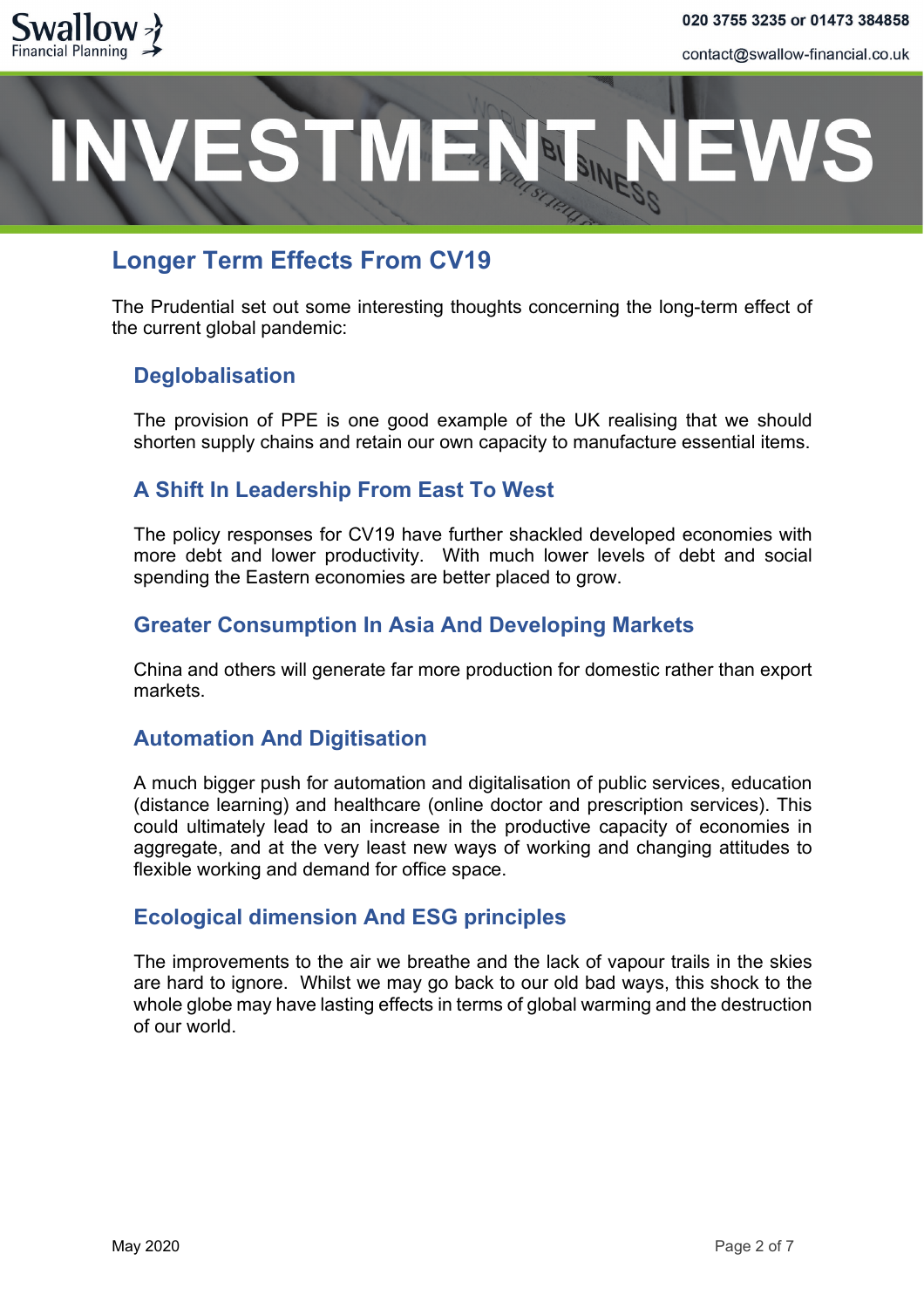



### **Central Banks Update**

The unprecedented borrowing to try and stave off the worst economic effects of the Lockdown put us right back at government borrowing levels we have just spend 12 years trying to reduce.

Hong Kong's monetary authority has set a new precedent for monetary policy. Permanent residents over 18 will receive a cash hand out of (US) \$1,200 funded by central bank reserves.

The following table is where central banks are now:

| Country                                        | <b>Rate Cuts?</b>         | <b>QE Purchases?</b>                                                    |  |  |
|------------------------------------------------|---------------------------|-------------------------------------------------------------------------|--|--|
| US.                                            | 150 bps to 0-<br>0.25%    | Initially at least USD 700bn of Treasuries & MBS                        |  |  |
| UK.                                            | 65 bps to 0.1%            | GBP 200bn new purchases of Gilts and non-financial CP                   |  |  |
| Europe                                         | unchanged at -<br>$0.5\%$ | Total of EUR 870bn asset purchases; short term flexibility              |  |  |
| Canada                                         | 150 bps to 0.25%          | First ever QE of min. CAD 5bn/week of government debt                   |  |  |
| Australia                                      | 50 bps to 0.25%           | Asset purchases to control yield curve, targeting 3yr yield at<br>0.25% |  |  |
| Japan                                          | unchanged at -<br>$0.1\%$ | Doubling of upper limit for ETF purchases to JPY 12tn/year              |  |  |
| China                                          | 40 bps to 1.95%           | No QE                                                                   |  |  |
| India                                          | 75 bps to 4.40%           | No QE                                                                   |  |  |
| Source: M&G, Central Banks, IMF, Goldman Sachs |                           |                                                                         |  |  |

Right now, the government are paying the wages of a huge swathe of the UK workers, not to mention massive grants to small businesses. With interest rates on borrowing close to zero that isn't an issue in the short term but what happens if inflation returns (a standard prediction of 'printing money') and interest rates need to rise?

We are again going to see a number of governments defaulting on their debts or perhaps declaring "haircuts" on their debt (i.e. where the debt is valued at say 60% of it's face value).

Taxes will have to rise to pay for the increased government spending.

There is an argument to suggest high inflation for say 10 years would in effect discount the current debts and bring us closer to normality.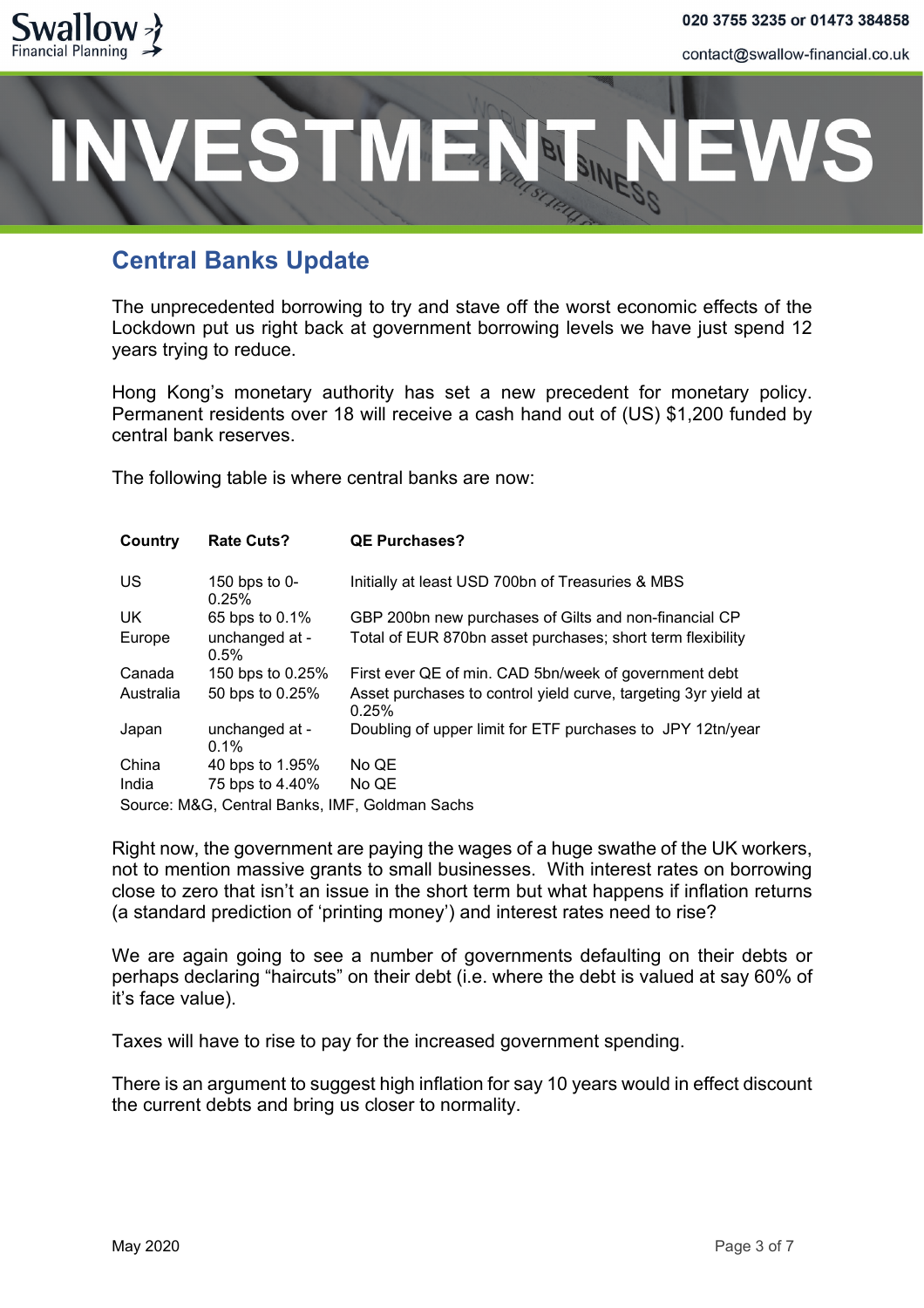

# ESTMENT.

# **Where Are Asset Values Now?**

Since the peak of the Market on the 19<sup>th</sup> February markets have moved as follows:

| <b>Market Movement Since</b> | 19/02/2020  | 04/04/2020 |
|------------------------------|-------------|------------|
| All World Equities           | (15.49%)    | 9.32%      |
| <b>Emerging Markets</b>      | (17.93%)    | 4.31%      |
| Global Value                 | (27.06%)    | 14.83%     |
| <b>Global Min Volatility</b> | $(18.07\%)$ | 4.36%      |
| UK FTSE 100                  | (21.62%)    | 6.17%      |
| <b>UK FTSE 250</b>           | (26.36%)    | 14.56%     |
| UK FTSE All Share            | $(23.40\%)$ | 6.65%      |
| <b>UK Higher Yield</b>       | (32.47%)    | 11.68%     |
| <b>UK Smaller cos</b>        | (27.69%)    | 15.45%     |
| <b>UK Value</b>              | (31.68%)    | 6.25%      |
| UK REITS                     | (25.73%)    | 9.50%      |
| <b>International REITS</b>   | $(26.26\%)$ | 10.92%     |
| <b>Managed Bonds</b>         | $(3.50\%)$  | 2.73%      |
| <b>Short Dated Bonds</b>     | $(.00\%)$   | 0.47%      |
| Cash                         |             |            |
| Gold                         | 9.07%       | 2.46%      |
| Silver                       | (15.49%)    | 1.72%      |

Bricks and Mortar funds have been suspended so data isn't available. The above funds are all actual passive tracker results within the areas described after charges.

The first column shows the return from the 19<sup>th</sup> February to the  $2<sup>nd</sup>$  May (11 weeks).

The second column shows the market returns from the  $4<sup>th</sup>$  April (when we last issued a bulletin) to the  $2<sup>nd</sup>$  May. As you can see, we have had a classic oversold market which was very quick to recover (at least in part).

We expect the markets to be very volatile with further significant falls and rises on a daily basis.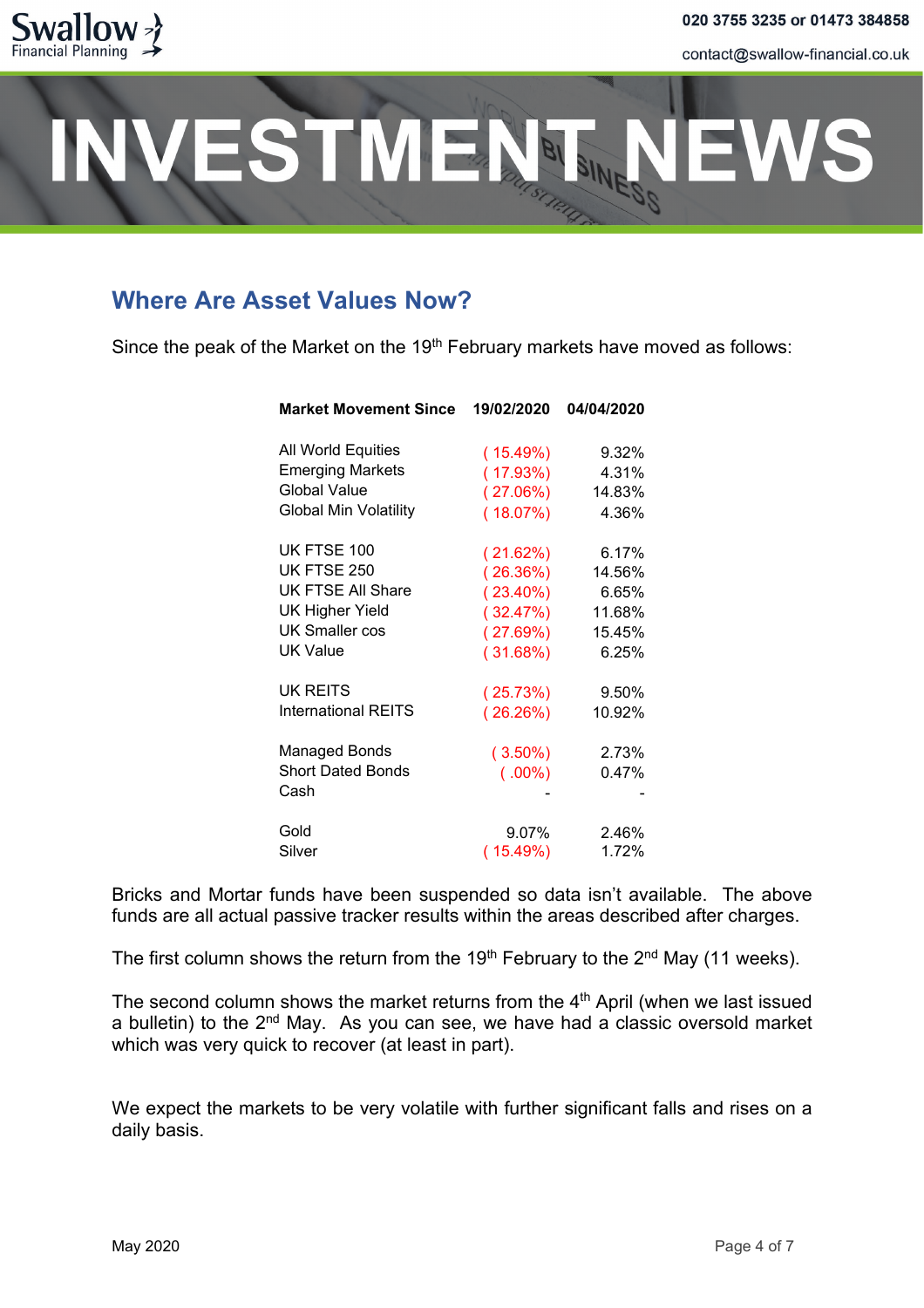



### **Equities**

There was a useful graph from the Prudential last week confirming that Oil and Gas had been hardest hit in the current down-turn, followed by International REITs, Financials, Materials and industrials. Unsurprisingly Health Care, Telecom and technology seemed to be fairing best.

Longer term we need a greater emphasis on international rather than domestic investments.

On a micro basis, we feel value shares should come out of this liquidity crisis better than pure growth stock.

## **Commercial Property**

Many property funds remain suspended to prevent excessive redemptions affecting the long-term investors who wish to retain their holdings.

Notwithstanding the liquidity issue, The Time Investments fund revalued on the 30<sup>th</sup> April and have confirmed the value of the Fund's shares has fallen by 0.77%. The Fund's 12 month total performance to 30 April 2020 was 2.92%.

Hotels, Gyms, Restaurants and similar social businesses have been particularly badly hit.

Office space could be affected in the longer term with many businesses reconsidering the home / office lifestyle balance meaning less need for places to house staff.

Some tenants are looking for landlords and lenders to assist during this period by using tools such as making changes to the rental collection period (i.e. quarterly to monthly). One client has been told by a multinational food franchise that rents are "abated" until further notice. At best this means a long-term loan to get the rent back, at worse it means giving up rents for a period of time and reducing ongoing rents until trade is normalised.

For the quarter ending March rent receipts were around 60%, rental predictions for the June quarter are nearer 40% to 50% of normal. Some sectors where premises have been closed are much lower.

The fact does however remain that commercial rents give massive yields in today's zero interest environment and we expect the commercial valuations to recover once CV19 is fixed.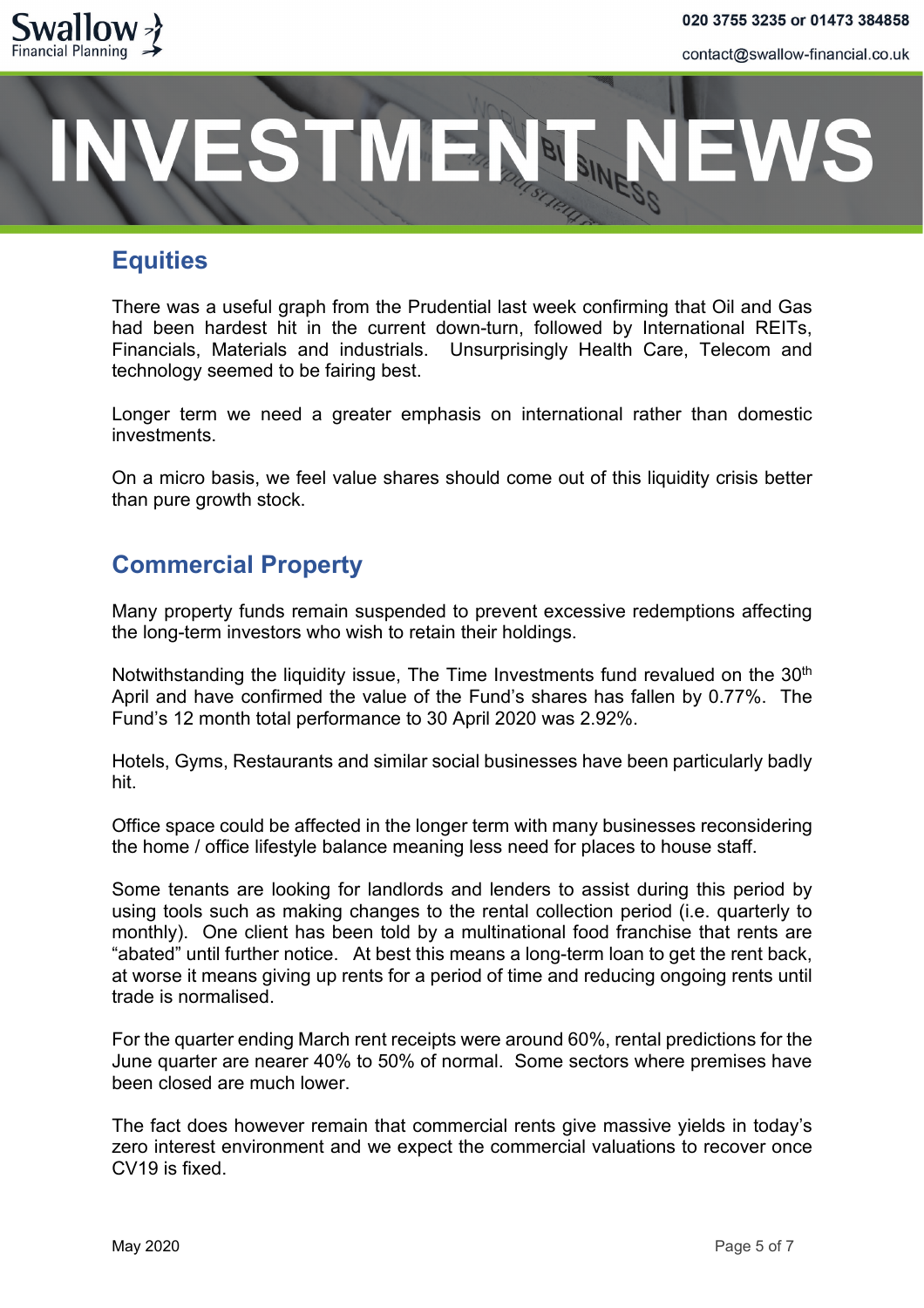

# **ESTMENT**

# **Residential Property**

I was at a 'Zoom' meeting of the great and good last week, where a partner in one of the national estate agents stated that 'transactional activity' ceased from the start of social distancing. He also confirmed 90% of staff were on Furlough.

The property market is paralysed until valuations for lenders and buyers can start again. At this time no one knows how much values need to be adjusted to allow for the uncertainty and there is evidence that some lenders have reduced their maximum loan to value to 60%.

From a personal perspective we have agreed a lower rent for one of our properties where the tenant has been made redundant because he was not employed on the last date for Furlough. We are also buying a let property for a family member but cannot continue as the current owner cannot guarantee vacant position due to the protections introduced due to CV-19. This is I gather typical of what is hapening throughout the UK market.

### **Fixed Interest**

Bond markets are pricing in close to zero interest rates and weak inflation for the foreseeable future. We remain very negative.

### **Currencies**

Like in all times of uncertainty one would expect the US dollar will be king, driven in part by the shortage of dollars in offshore markets.

### **Structured Products**

Josh Lamb has just produced some recommendations on structured products for those who are interested. Email him on [josh@swallow.financial](mailto:josh@swallow.financial) for further information.